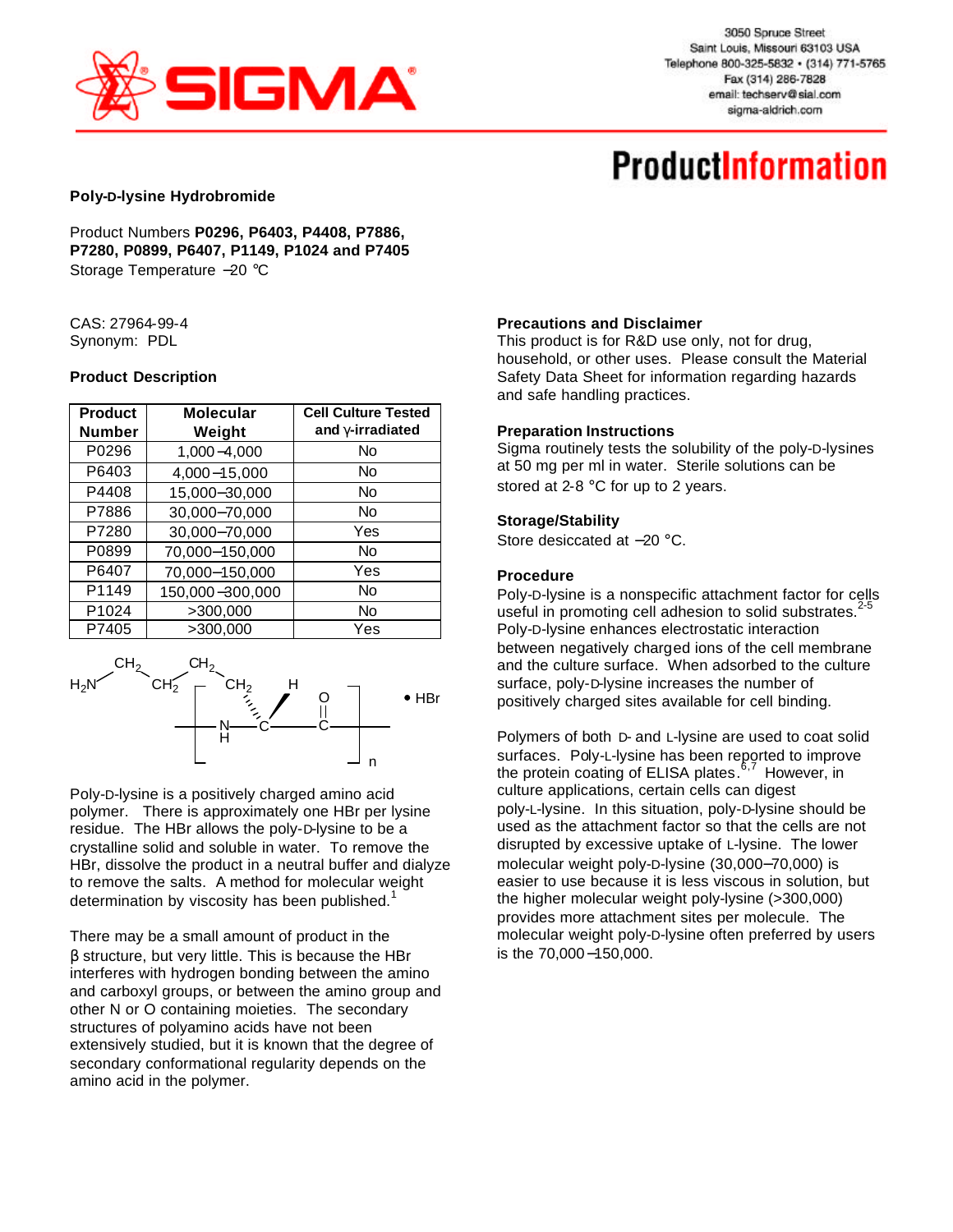# Cell Culture:

When using poly-D-lysine as an attachment factor, the optimal conditions must be determined for each cell line and application. In general, the following steps can be used.

- 1. Add 50 ml of sterile tissue culture grade water to 5 mg of poly-D-lysine.
- 2. Aseptically coat culture surface with 0.5−1.0 ml of solution per 25  $\text{cm}^2$ . Rock gently to ensure even coating of the culture surface.
- 3. After 5 minutes, remove solution by aspiration and thoroughly rinse surface with sterile tissue culture grade water.
- 4. Allow to dry at least two hours before introducing cells and medium.

If glassware or slides must be sterilized after coating with poly-lysine, γ-irradiation is recommended instead of autoclaving.

If uneven coating occurs, glass slides may be pretreated with 1 mM magnesium acetate for 2−3 hours and then rinsed well before coating. Alternatively, they may be acid washed (hydrochloric acid or sulfuric acid). This treatment should allow for an even coating with the poly-D-lysine solution.

## Histology:

In general, a 0.1% (w/v) poly-D-lysine solution is recommended as a dip for histology slide preparation. After a five-minute exposure, drain slides and dry at room temperature overnight or in an oven (~60 °C) for ~1 hour. Store the solution in plastic bottles in the refrigerator and limit use to four times.

## **Related Products**

Poly-L-lysine Solution (suitable for histochemical techniques)

• Poly-L-lysine Solution, 0.1% (w/v) in water (preservative added), Prod. No. P8920

# **References**

- 1. Yaron, A., and Berger, A., The effect of urea and guanidine on the helix content of poly-N5-(3 hydroxypropyl)-L-glutamine in aqueous solvent systems. *Biochim. Biophys. Acta*, **69**, 397 (1963).
- 2. Jacobson, B.S., and Branton, D. Plasma membrane: rapid isolation and exposure of the cytoplasmic surface by use of positively charged beads. *Science*, **195**, 302, (1977).
- 3. Leifer, D., *et al.*, Monoclonal antibody to Thy-1 enhances regeneration of processes by rat retinal ganglion cells in culture. *Science*, **224**, 303 (1984).
- 4. Cannela, M., and Ross, R. Influence of substratum on the retrograde response of the rat superior cervical ganglion *in vitro*. *Exp. Neurology*, **95**, 652 (1987).
- 5. Needham, L., *et al.*, Endothelial functional responses and increased vascular permeability induced by polycations. *Lab. Invest.* **59(4)**, 538-548 (1988).
- 6. Banerjee, D.S., *et al.*, An ELISA method for quantitation of tubulin using poly-l-lysine coated microtiter plates. *Indian J. Exp. Bio.*, **27**, 972-976 (1989).
- 7. Stinitz, M. Quantitation of the blocking effect of Tween 20 and bovine serum albumin in ELISA microwells. *Anal. Biochem.*, **282**, 232-238 (2000).

CMH,ARO,TES,KTA 09/05-1